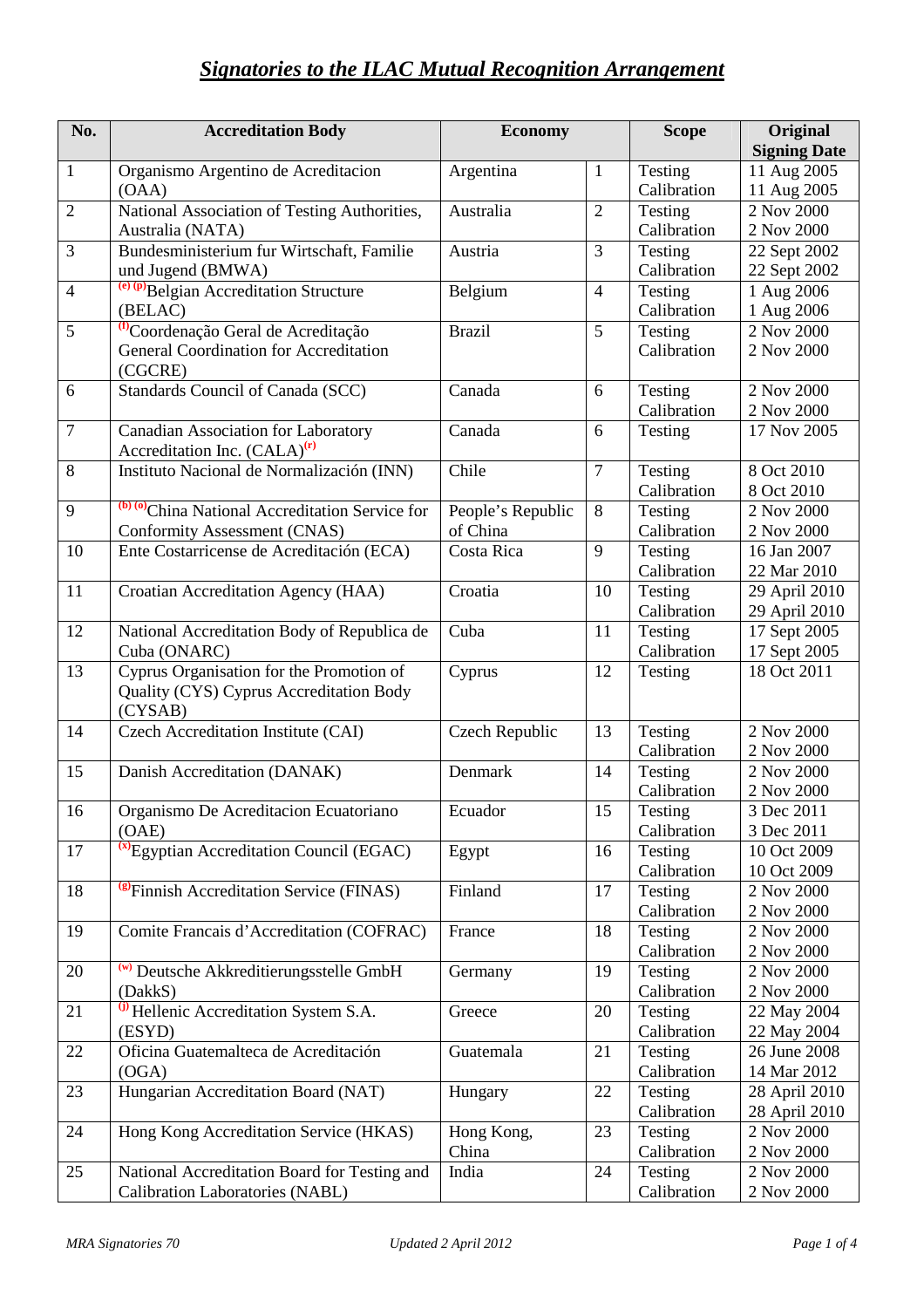| No. | <b>Accreditation Body</b>                                   | <b>Economy</b>    |    | <b>Scope</b>           | Original                   |
|-----|-------------------------------------------------------------|-------------------|----|------------------------|----------------------------|
|     |                                                             |                   |    |                        | <b>Signing Date</b>        |
| 26  | National Accreditation Body of Indonesia                    | Indonesia         | 25 | Testing<br>Calibration | 20 June 2001               |
|     | (KAN)<br>(h) Irish National Accreditation Board (INAB)      | Ireland           |    |                        | 30 Dec 2003                |
| 27  |                                                             |                   | 26 | Testing                | 2 Nov 2000                 |
|     |                                                             |                   |    | Calibration            | 2 Nov 2000                 |
| 28  | <b>Israel Laboratory Accreditation Authority</b>            | Israel            | 27 | Testing<br>Calibration | 3 Nov 2001                 |
|     | (ISRAC)<br><sup>(1)</sup> L'Ente Italiano di Accreditamento |                   | 28 |                        | 3 Nov 2001                 |
| 29  | (ACCREDIA)                                                  | Italy             |    | Testing<br>Calibration | 2 Nov 2000<br>7 Oct 2010   |
| 30  | Japan Accreditation Board for Conformity                    |                   | 29 | Testing                | 2 Nov 2000                 |
|     | Assessment (JAB)                                            | Japan             |    | Calibration            |                            |
| 31  | (a) International Accreditation Japan (IAJapan)             |                   | 29 | Testing                | 28 July 2003<br>2 Nov 2000 |
|     |                                                             | Japan             |    | Calibration            | 2 Nov 2000                 |
| 32  | <b>Voluntary EMC Laboratory Accreditation</b>               |                   | 29 | Testing                | 16 Jan 2007                |
|     | Center INC (VLAC)                                           | Japan             |    |                        |                            |
| 33  | National Centre of Accreditation (NCA)                      | Kazakhstan        | 30 | Testing                | 27 Oct 2010                |
|     |                                                             |                   |    | Calibration            | 27 Oct 2010                |
| 34  | Korea Laboratory Accreditation Scheme                       | Republic of Korea | 31 | Testing                | 2 Nov 2000                 |
|     | (KOLAS)                                                     |                   |    | Calibration            | 20 June 2001               |
| 35  | Office Luxembourgeois d'Accréditation et de                 | Luxembourg        | 32 | Testing                | 14 Apr 2011                |
|     | Surveillance (OLAS)                                         |                   |    |                        |                            |
| 36  | Department of Standards Malaysia                            | Malaysia          | 33 | Testing                | 16 Jan 2003                |
|     | (Standards Malaysia)                                        |                   |    | Calibration            | 19 Nov 2003                |
| 37  | entidad mexicana de acreditación a.c. (ema)                 | Mexico            | 34 | Testing                | 17 Nov 2005                |
|     |                                                             |                   |    | Calibration            | 17 Nov 2005                |
| 38  | Dutch Accreditation Council (RvA)                           | The Netherlands   | 35 | Testing                | 2 Nov 2000                 |
|     |                                                             |                   |    | Calibration            | 2 Nov 2000                 |
| 39  | <b>International Accreditation New Zealand</b>              | New Zealand       | 36 | Testing                | 2 Nov 2000                 |
|     | (IANZ)                                                      |                   |    | Calibration            | 2 Nov 2000                 |
| 40  | (k) Norsk Akkreditering (NA)                                | Norway            | 37 | Testing                | 2 Nov 2000                 |
|     |                                                             |                   |    | Calibration            | 2 Nov 2000                 |
| 41  | Pakistan National Accreditation Council                     | Pakistan          | 38 | Testing                | 21 May 2009                |
|     | (PNAC)                                                      |                   |    | Calibration            | 21 May 2009                |
| 42  | Papua New Guinea Laboratory Accreditation   Papua New       |                   | 39 | Testing                | 12 May 2010                |
|     | Scheme (PNGLAS)                                             | Guinea            |    |                        |                            |
| 43  | <sup>(q)</sup> Philippine Accreditation Office (PAO)        | Philippines       | 40 | Testing                | 17 Nov 2005                |
|     |                                                             |                   |    | Calibration            | 17 Nov 2005                |
| 44  | Polish Centre for Accreditation (PCA)                       | Poland            | 41 | Testing                | 19 Jan 2005                |
|     |                                                             |                   |    | Calibration            | 19 Jan 2005                |
| 45  | Instituto Portugues de Acreditacao (IPAC)                   | Portugal          | 42 | Testing                | 10 May 2006                |
|     |                                                             |                   |    | Calibration            | 10 May 2006                |
| 46  | Romanian Accreditation Association                          | Romania           | 43 | Testing                | 22 May 2004                |
|     | (RENAR)                                                     |                   |    | Calibration            | 28 May 2009                |
| 47  | Association of Analytical Centers "Analitica"               | Russian           | 44 | Testing                | 21 May 2009                |
|     | (AAC "Analitica")                                           | Federation        |    |                        |                            |
| 48  | Singapore Accreditation Council (SAC)                       | Singapore         | 45 | Testing                | 2 Nov 2000                 |
|     |                                                             |                   |    | Calibration            | 2 Nov 2000                 |
| 49  | <b>Slovak National Accreditation Service</b>                | Slovakia          | 46 | Testing                | 11 June 2001               |
|     | (SNAS)                                                      |                   |    | Calibration            | 11 June 2001               |
| 50  | Slovenian Accreditation (SA)                                | Slovenia          | 47 | Testing                | 28 Nov 2003                |
|     |                                                             |                   |    | Calibration            | 28 Nov 2003                |
| 51  | South African National Accreditation System                 | South Africa      | 48 | Testing                | 2 Nov 2000                 |
|     | (SANAS)                                                     |                   |    | Calibration            | 2 Nov 2000                 |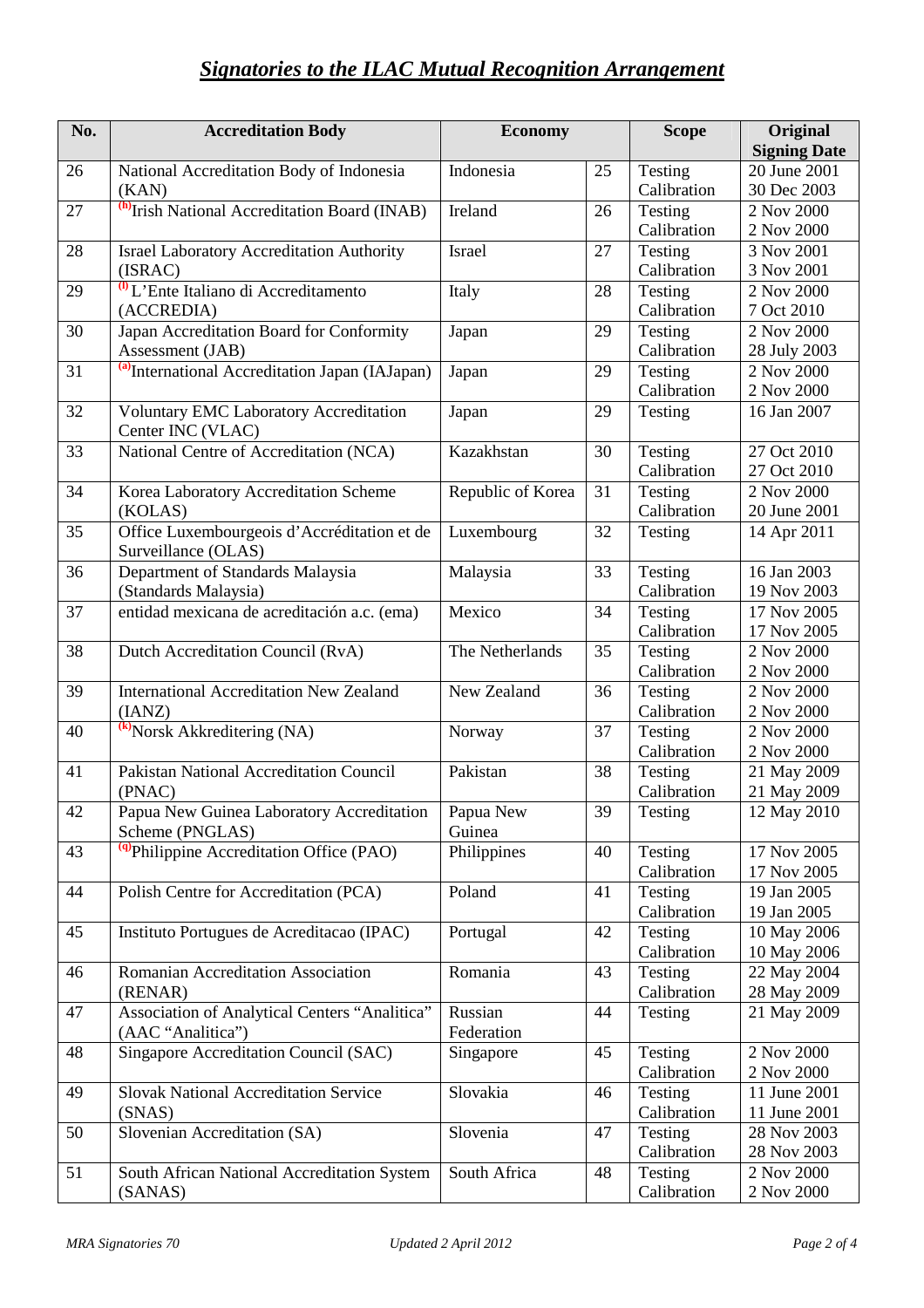| No. | <b>Accreditation Body</b>                                  | <b>Economy</b>        |    | <b>Scope</b> | Original            |
|-----|------------------------------------------------------------|-----------------------|----|--------------|---------------------|
|     |                                                            |                       |    |              | <b>Signing Date</b> |
| 52  | Entidad Nacional de Acreditacion (ENAC)                    | Spain                 | 49 | Testing      | 2 Nov 2000          |
|     |                                                            |                       |    | Calibration  | 2 Nov 2000          |
| 53  | Sri Lanka Accreditation Board for                          | Sri Lanka             | 50 | Testing      | 9 Dec 2009          |
|     | <b>Conformity Assessment (SLAB)</b>                        |                       |    |              |                     |
| 54  | Swedish Board for Accreditation and                        | Sweden                | 51 | Testing      | 2 Nov 2000          |
|     | Conformity Assessment (SWEDAC)                             |                       |    | Calibration  | 2 Nov 2000          |
| 55  | Swiss Accreditation Services (SAS)                         | Switzerland           | 52 | Testing      | 2 Nov 2000          |
|     |                                                            |                       |    | Calibration  | 2 Nov 2000          |
| 56  | (d)Taiwan Accreditation Foundation (TAF)                   | Chinese Taipei        | 53 | Testing      | 2 Nov 2000          |
|     |                                                            |                       |    | Calibration  | 2 Nov 2000          |
| 57  | (m) The Bureau of Laboratory Quality                       | Thailand              | 54 | Testing      | 4 April 2003        |
|     | Standards, Department of Medical Sciences,                 |                       |    |              |                     |
|     | Ministry of Public Health, Thailand (BLQS-                 |                       |    |              |                     |
|     | DMSc)                                                      |                       |    |              |                     |
| 58  | $\overline{^{(i)(t)}}$ National Standardization Council of | Thailand              | 54 | Testing      | 3 Nov 2001          |
|     | Thailand – Office of the National                          |                       |    | Calibration  | 3 Nov 2001          |
|     | Accreditation Council (NSC – ONAC)                         |                       |    |              |                     |
| 59  | Bureau of Laboratory Accreditation,                        | Thailand              | 54 | Testing      | 23 Aug 2006         |
|     | Department of Science Service, Ministry of                 |                       |    |              |                     |
|     | Science and Technology (BLA-DSS)                           |                       |    |              |                     |
| 60  | Tunisian Accreditation Council (TUNAC)                     | Tunisia               | 55 | Testing      | 2 Apr 2008          |
|     |                                                            |                       |    | Calibration  | 2 Apr 2008          |
| 61  | Turkish Accreditation Agency (TURKAK)                      | Turkey                | 56 | Testing      | 10 May 2006         |
|     |                                                            |                       |    | Calibration  | 10 May 2006         |
| 62  | Dubai Municipality - Accreditation                         | <b>United Arab</b>    | 57 | Testing      | 18 Oct 2009         |
|     | Department (DAC)                                           | Emirates              |    | Calibration  | 18 Oct 2009         |
| 63  | United Kingdom Accreditation Service                       | <b>United Kingdom</b> | 58 | Testing      | 2 Nov 2000          |
|     | (UKAS)                                                     |                       |    | Calibration  | 2 Nov 2000          |
| 64  | American Association for Laboratory                        | <b>USA</b>            | 59 | Testing      | 2 Nov 2000          |
|     | Accreditation (A2LA)                                       |                       |    | Calibration  | 2 Nov 2000          |
| 65  | National Voluntary Laboratory Accreditation                | <b>USA</b>            | 59 | Testing      | 2 Nov 2000          |
|     | Program (NVLAP)                                            |                       |    | Calibration  | 2 Nov 2000          |
| 66  | <sup>(e)</sup> International Accreditation Service, Inc    | <b>USA</b>            | 59 | Testing      | 2 Nov 2000          |
|     | (IAS)                                                      |                       |    | Calibration  | 9 May 2005          |
| 67  | (s) ANSI-ASQ National Accreditation Board                  | <b>USA</b>            | 59 | Testing      | 14 Sept 2006        |
|     | doing business as ACLASS                                   |                       |    | Calibration  | 14 Sept 2006        |
|     | <sup>(s)</sup> ANSI-ASQ National Accreditation Board       |                       |    | Testing      | 10 Dec 2010         |
|     | doing business as FQS                                      |                       |    |              |                     |
| 68  | Laboratory Accreditation Bureau (L-A-B)                    | <b>USA</b>            | 59 | Testing      | 6 Dec 2007          |
|     |                                                            |                       |    | Calibration  | 6 Dec 2007          |
| 69  | Perry Johnson Laboratory Accreditation, Inc.               | <b>USA</b>            | 59 | Testing      | 6 June 2008         |
|     | (PILA)                                                     |                       |    | Calibration  | 21 May 2009         |
| 70  | American Society of Crime Laboratory                       | <b>USA</b>            | 59 | Testing      | 7 April 2009        |
|     | Directors/Laboratory Accreditation Board                   |                       |    |              |                     |
|     | (ASCLD/LAB)                                                |                       |    |              |                     |
| 71  | AIHA Laboratory Accreditation Program,                     | <b>USA</b>            | 59 | Testing      | 22 Aug 2010         |
|     | LLC (AIHA-LAP, LLC)                                        |                       |    |              |                     |
| 72  | Organismo Uruguayo De Acreditación                         | Uruguay               | 60 | Testing      | 22 Oct 2010         |
|     | (OUA)                                                      |                       |    |              |                     |
| 73  | (n) Bureau of Accreditation (BoA)                          | Vietnam               | 61 | Testing      | 2 Nov 2000          |
|     |                                                            |                       |    | Calibration  | 2 Nov 2000          |